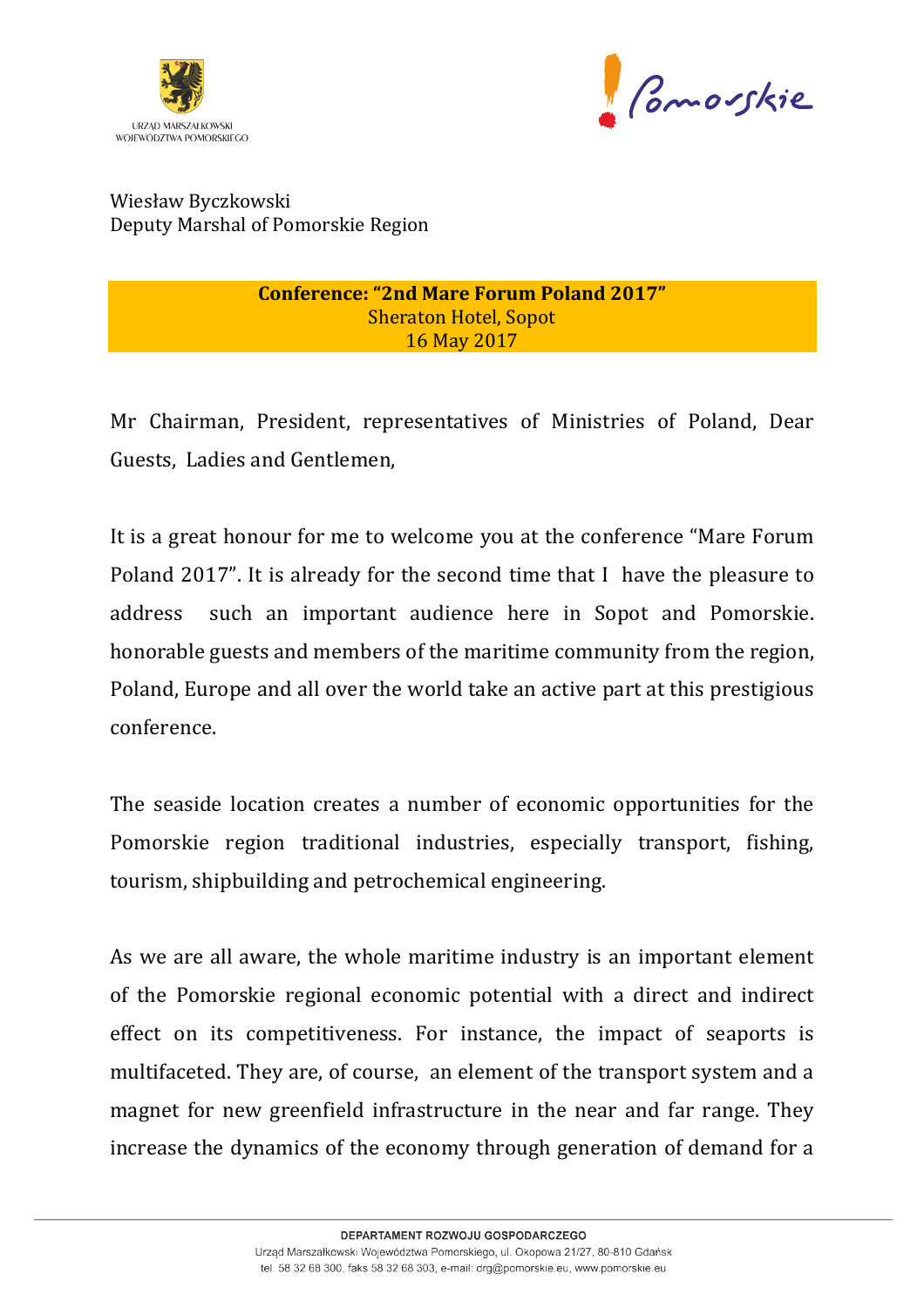wide range of port-related services. While ports demand extensive investment around them, their positive impacts are wide ranging, including the structure and number of businesses, jobs, productivity of regional economy and direct budget revenue from taxes.

It is for these reasons that modern and versatile seaports are an important element of economic and transport policies of coastal regions and an important contributor to regional policy drawing on international and supra-regional transport links and trade relations.

Pomorskie is actively involved in actions designed to improve transport accessibility and deliver the cohesion policy by taking the long-term perspective of regional development over the years. We believe that effective multimodal corridors along the north-south and east-west axis will strengthen territorial cohesion in Pomorskie and the Baltic Sea area and improve the competitiveness of the network o the European Union regions. As a result, new jobs will be created in the area which, in turn, will help it to fully benefit from the single market.

It is obvious that the two large commercial seaports in Gdańsk and Gdynia, four logistic terminals with Deepwater Container Terminal in the lead, play a major role in transhipment from the North Sea to the Baltic Se of, a huge mass of cargo, which has significantly changed European trends in transport services.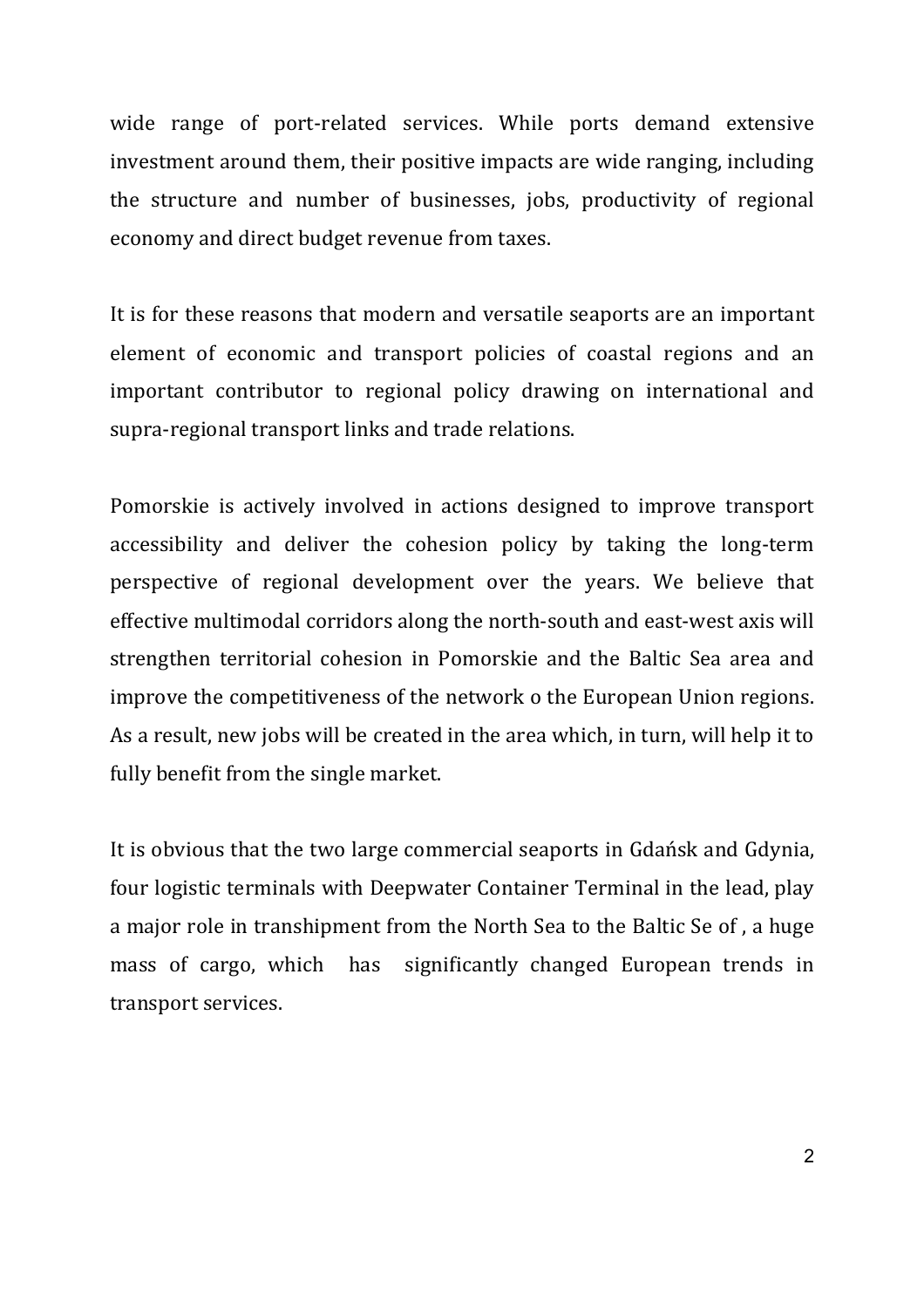We are proud to observe that with over 55 million tonnes of bulk annually and nearly 2 million TEU of containers during the last year, our ports have gained the second position in the Baltic Sea.

Of course, we cannot forget about the role of medium-sized and small ports located in Pomorskie. They area drivers of the local economic growth. They also have a great potential to become centres of excellence for renewable energy, sustainable tourism and creative industries, given their natural assets. However, as they are somehow peripheral in the region what is necessary for them to use their potential is development of infrastructure.

Shipbuilding has also traditionally been a leading sector of this region's economy. After a period of collapse it has managed to find a niche. It has now focused on highly advanced units like cruisers, LNG-propelled ferries, wind farm construction vessels and etc. Polish private owned shipyards have correctly identified the new trends and established cooperation links with ship owners demanding the highest quality of the delivered vessels. I am sure, we all agree that is has been with a great success. The same can be observed in the offshore sector in Poland. As the shipyards have managed to gain necessary know-how and experience in related projects, this branch is now highly specialised, producing innovative vessels with high added value. 

Yacht building is also a dynamically growing sector here and, in fact, Poland has gone into the lead in the European market in the production of the most popular yachts of 6 to 9 meters long. Pomorskie, as well as being home to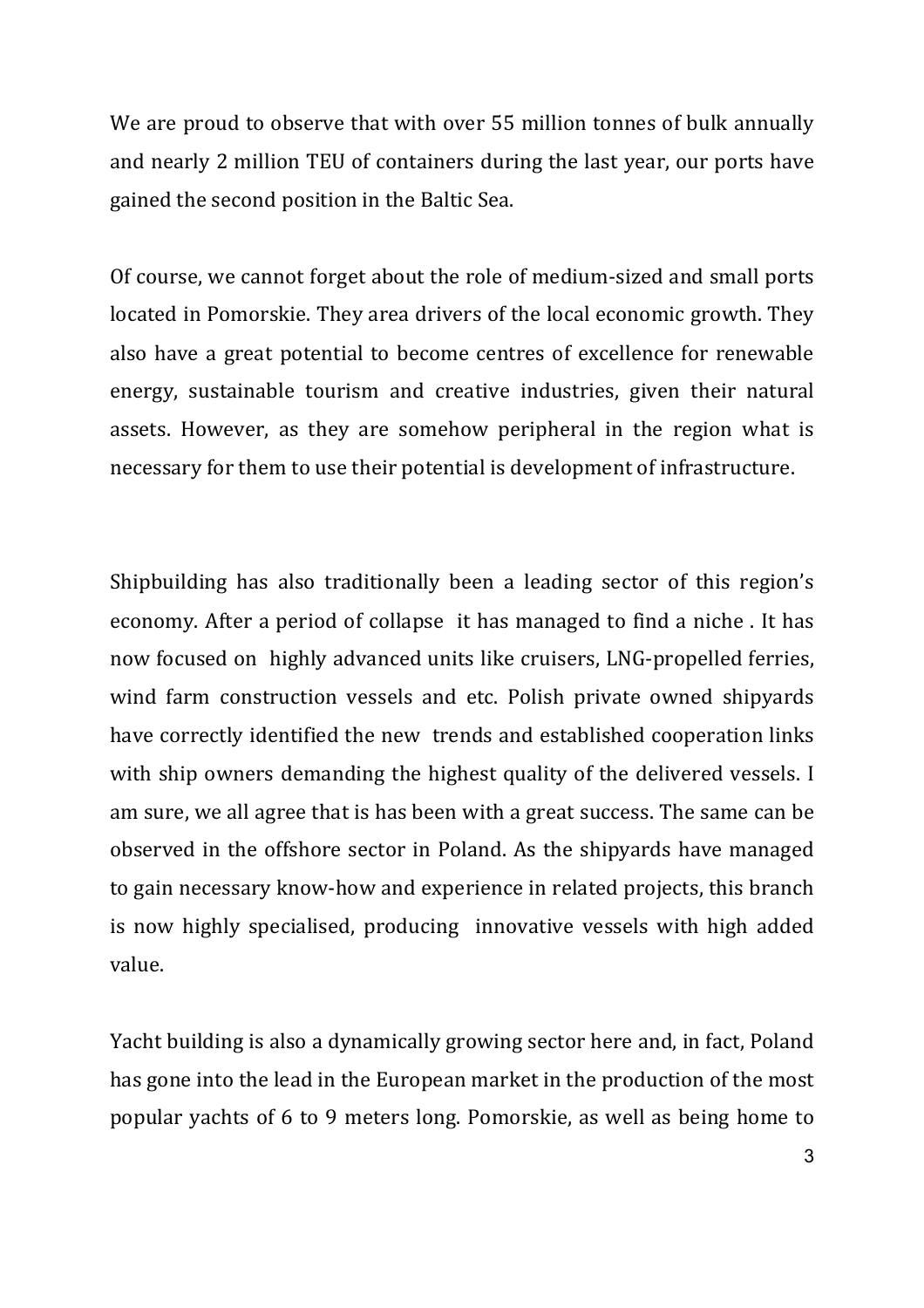ship and yacht building shipyards and related companies boasts of a number of modern design studios, research and development centre and marine classification societies.

## Ladies and Gentleman,

The Pomorskie Selfgovernment, I have the pleasure to represent, is doing its best to actively support efforts to offer the best conditions for the development of maritime economy. Considering that the issues of seaports and shipbuilding sector fall primarily under the responsibility of the national authorities, we are convinced that there can be benefits from effective cooperation and support at regional level as well. As a proof I would like to mention Pomorskie selfgovernment in consultation with the broad public has identified "Off-shore, port and logistics technologies" as one of the four Regional Smart Specialisations. We are really proud of the partnership of a great number of entities that have decided to gather and cooperate with regional authorities to strengthen the process of developing innovative technologies within the maritime sectors.

And finally I would like to mention that our Regional Development Strategy cover many issues related to the economic use of the maritime location potential, such as: transport connectivity of the sea ports, innovative maritime heavy industries and also close cooperation with the science and business sectors to educate highly qualified and skilled employees.

We are active in national and international forums to support and ensure the best conditions for creating possibilities, eliminating administrative obstacles and giving a chance for business to grow. A good example of this